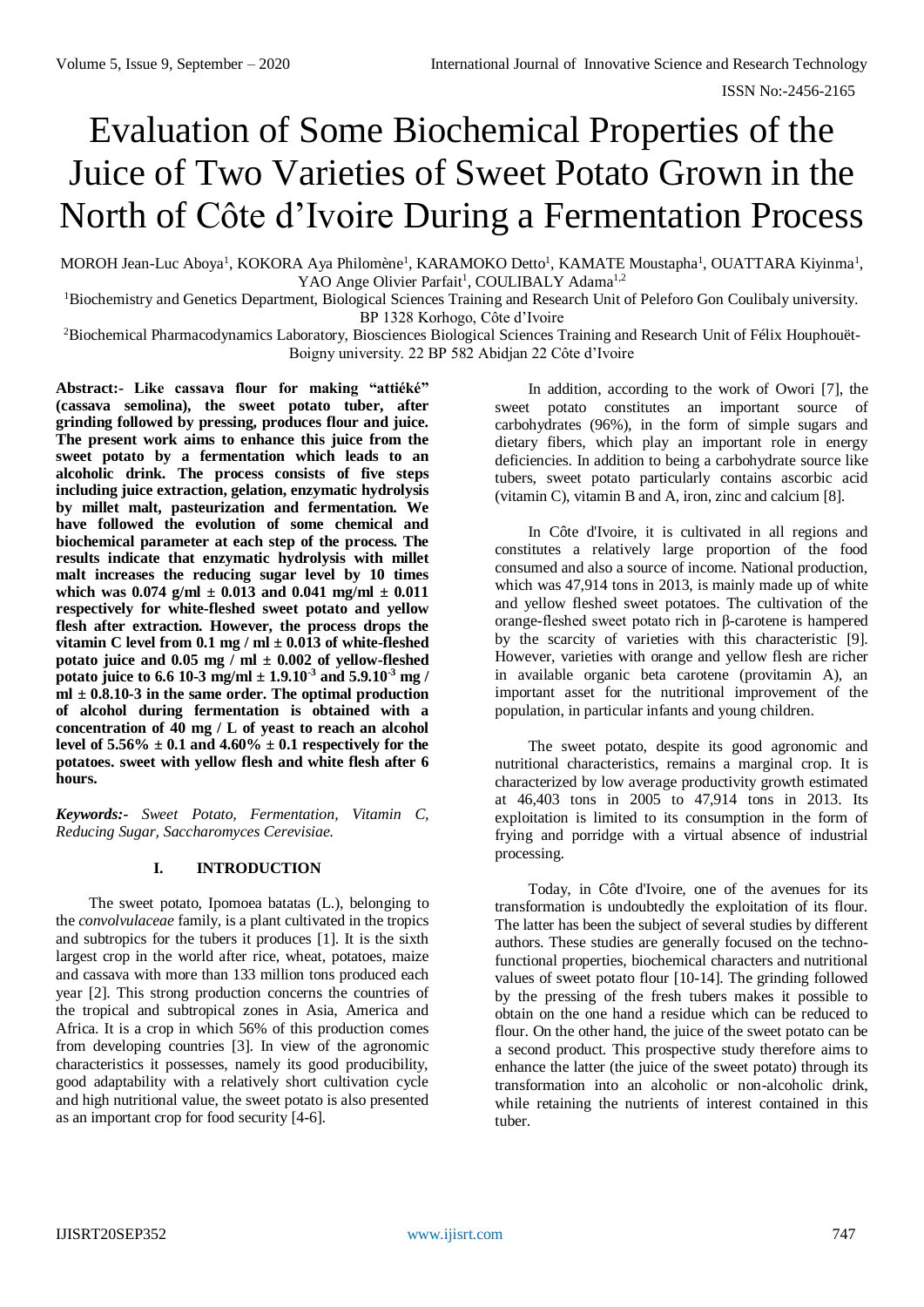# **II. MATERIAL AND METHODS**

## *Sampling and extraction of sweet potato juice*

The biological material is composed of two varieties of sweet potato cultivated in the region of Korhogo, in the north of Côte d'Ivoire. It is a variety of sweet potato with red skin and yellow flesh and a variety with beige skin and white flesh. These two varieties were harvested in an orchard in Torkaha, a village located 15 km from the town of Korhogo.

After sampling, the two varieties of sweet potatoes were washed under a jet of water to remove any soil in order to reduce any contamination from the soil. After peeling, which consisted of removing the epidermis from the tuber using a knife, the tubers were cut into small pieces to facilitate grinding.

Then 1400g of sweet potato tuber was crushed using a mechanical grinder. The pulps of the two varieties were put in different tissues for pressing and finally to collect the juices in jars.

These different juices, carefully stored at 5°C, protected from light, were then centrifuged at 3000 rpm for 15 minutes at 5°C. The supernatants were collected and also stored at 5°C protected from light.

## *Enzymatic Hydrolysis of Starch by Millet Malt*

The enzymatic hydrolysis of starch in sweet potato juice was performed with amylases from sprouted millet. Malting involved soaking unshelled millet in water for 07 hours. At the end of this time, the seeds were removed and left for germination for 4 days. Then the germinated millet grains were ground into a fine powder [15]. Then 10g of germinated millet powder are added to 50 ml of distilled water with magnetic stirring. After filtering the mixture through Wattman filter paper, the filtrate was stored for the remainder of the process.

Then, two jars containing 250 ml for each juice were brought to a water bath for 10 minutes to obtain gelation. After cooling the various gelled juices, 10 ml of malt filtrate were added and then the whole was incubated at 60°C. for one hour.

# *Sweet potato juice sterilization*

In order to determine the best pasteurization scale, in a series of ten (10) sealed bottles, numbered 1 to 10, we introduced 30 ml of sweet potato juice. These vials were treated at 90 ° C, respectively for a period of 1 minute to 10 minutes. At the end of these respective times, the vials and their contents are suddenly cooled in an ice bath.

After this treatment, 1 ml of the sweet potato juice contained in each vial was inoculated into 9 ml of nutrient broth. After incubation at 37°C for 24 hours, monitoring of the microbial density that survived the treatment was done by reading the optical density of the cultures at 600 nm [16]. The optical density values obtained allowed us to calculate the percentage of survival of the microorganisms compared to the control without treatment which represents 100% of survival [17]. The best sterilization time was chosen for the pasteurization of all the sweet potato juice.

# *Fermentation*

The fermentation of the juice of the sweet potato was done with *Saccharomyces cereviciae*. In order to find a suitable dosage of the yeast used in our juices, we took a few samples on which we made a variation in the yeast concentration, then we determined the alcohol level in the different samples.

To do this, in two series of five Erlenmeyer flasks numbered 1 to 5, we introduced 50 ml of hydrolyzed and pasteurized sweet potato juice. Then, we inoculated 0.5 mg, 1 mg, 2 mg, 4 mg and 8 mg respectively of brewer's yeast (*Saccharomyces cereviciae*), hence initial microbial concentrations of 10 mg/L, 20 mg/L, 40 mg/L, 80 mg/L and 160 mg/L. These tubes are then incubated at room temperature for 5 hours. The fermented juice obtained in these different tubes is used for biochemical tests. The determination of the ethanol formed was carried out using an alcohol refractometer

# *Vitamin C dosage*

Vitamin C was determined using the iodometric method [18, 19]. It allowed us to assess the level of vitamin C remaining in the juice at each stage of the process, including the various pasteurization scales.

In an Erlenmeyer flask containing 10 ml of sweet potato juice, are added 1 ml of a 1 M sulfuric acid solution and then 2 drops of a 1% starch solution. The vitamin C contained in this juice is dosed with an iodine solution (Lugol) concentrated at  $4.73 \times 10^{-5}$  M using a burette until the juice reaches its blue color endpoint. The volume of Lugol's solution used for the dosage makes it possible to determine the concentration of vitamin C in this juice.

# *pH and Titratable acidity*

In 10 ml of sweet potato juice contained in an Erlenmeyer flask, a few drops of phenolphthalein are added. Then, the sweet potato juice solution is dosed using a burette with 0.1N NaOH solution until an orange color is obtained. The amount of soda solution used for the dosage makes it possible to determine the titratable acidity of the juice according to the formula below

$$
\%AT = \frac{\text{VNaOH} * \text{NNaOH} * 0.09 * 100}{\text{V sample}}
$$
  
V<sub>NaOH</sub> : NaOH volume  
N<sub>NaOH</sub> : NaOH normality (0.1N)

Vsample : Sample volume

The pH was measured directly using a pH meter fitted with an electrode previously calibrated using two buffer solutions. The sample to be analyzed was first brought to a temperature of around 20 ° C. We then took 10 ml of the sweet potato juice sample in a jar and then the pH was measured by dipping the electrode into the juice. The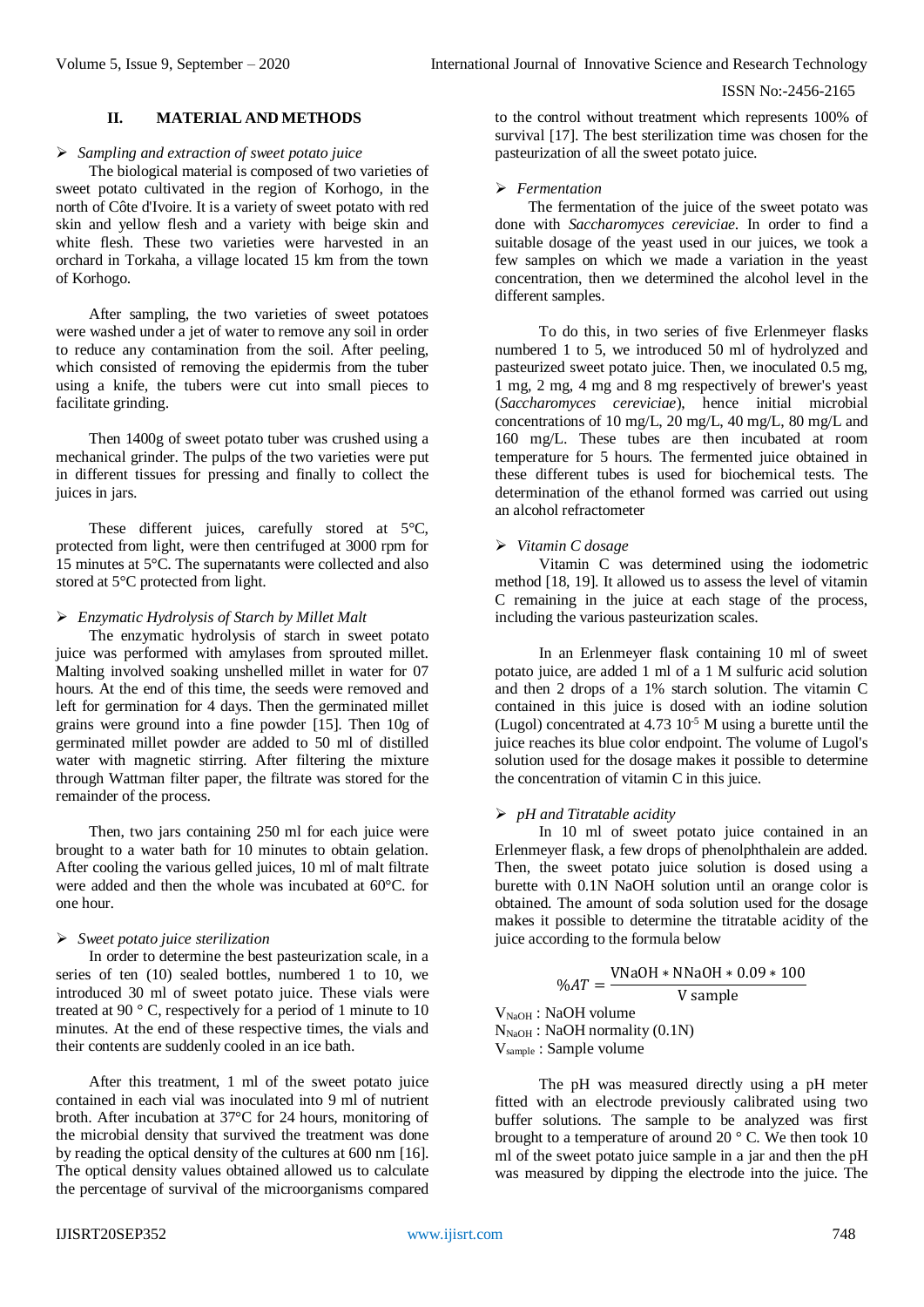value displayed on the screen of the pH meter represents the pH of the juice

#### *Reducing sugar dosage*

In a beaker containing 9 ml of distilled water, 1 ml of the juice of each variety of sweet potato was added and the whole was then homogenized. Next, 0.3 ml of DNS (3.5 Dinitrosalycilic Acid) were added to the solution and then the mixture is brought to a boiling water bath for 5 min. After cooling the resulting solution, 4 ml of distilled water was added thereto. The optical density of the solution obtained at 540 nm against a blank is used to determine the concentration of reducing sugar from a calibration line established with the assay under the same conditions of different concentrations of glucose [20]

## **III. RESULTS**

#### *Extraction*

The extraction of 1400 g of sweet potato from both varieties provided us with 450 ml of yellow sweet potato juice and 330 ml of white sweet potato juice. The extraction yield is estimated at 0.321 ml per gram of yellow-fleshed sweet potato versus 0.236 ml per gram for the white fleshed tuber.

#### *Sterilization of the juice of the two varieties of potato*

The pasteurization scale here consists in identifying the optimum processing time for the juice of the two varieties of sweet potato treated at 90°C to eliminate the microorganisms present in this juice. This processing time for sterilizing the juice of the two varieties of sweet potato was evaluated at 7 minutes for the juice of the white-fleshed sweet potato and 8 minutes for that of the yellow-fleshed sweet potato. Treatment at 90°C during these determined times eliminates the microorganisms present in both types of juice as shown in Figure 1



Fig 1:- Percentage of bacterial flora survival as a function of treatment time at 90°C

#### *Alcoholic fermentation*

Figure 2 shows the different values of the alcohol content depending on the initial yeast concentration in the different tubes. The alcohol level produced changes with the initial concentration and tends to stabilize from an initial

yeast concentration of 40 mg/L regardless of the variety of sweet potato used.



Fig 2:- level of alcohol produced according to the concentration of the ferment

- *Variation of some chemical and biochemical parameters during the sweet potato juice processing process*
- *Vitamin C*

The two varieties of sweet potato contain vitamin C. Their initial concentration is 0.1 mg / ml  $\pm$  0.013 of juice from white-fleshed potatoes and 0.05 mg / ml  $\pm$  0.002 of juice from yellow-fleshed potatoes. These different vitamin C concentrations correspond to contents of 3.21 mg of vitamin C per 100 g of yellow-fleshed sweet potato tuber and 1.18 mg of vitamin C per 100 g of the white-fleshed variety.

The evolution of the concentration of vitamin C during the process of processing the juice of the two varieties of sweet potato is shown in Figure 3.



 $\blacksquare$  yellow-fleshed sweet potato  $\blacksquare$  white-fleshed sweet potato

# Fig 3:- Variation of vitamin C during processing of sweet potato juice

#### *Reducing sugars*

Figure 4 shows the values of the concentrations of reducing sugars in the juice of the two varieties of potato throughout the processing process. We observe a reducing sugar concentration of 0.074 g/ml  $\pm$  0.013 and 0.041 mg/ml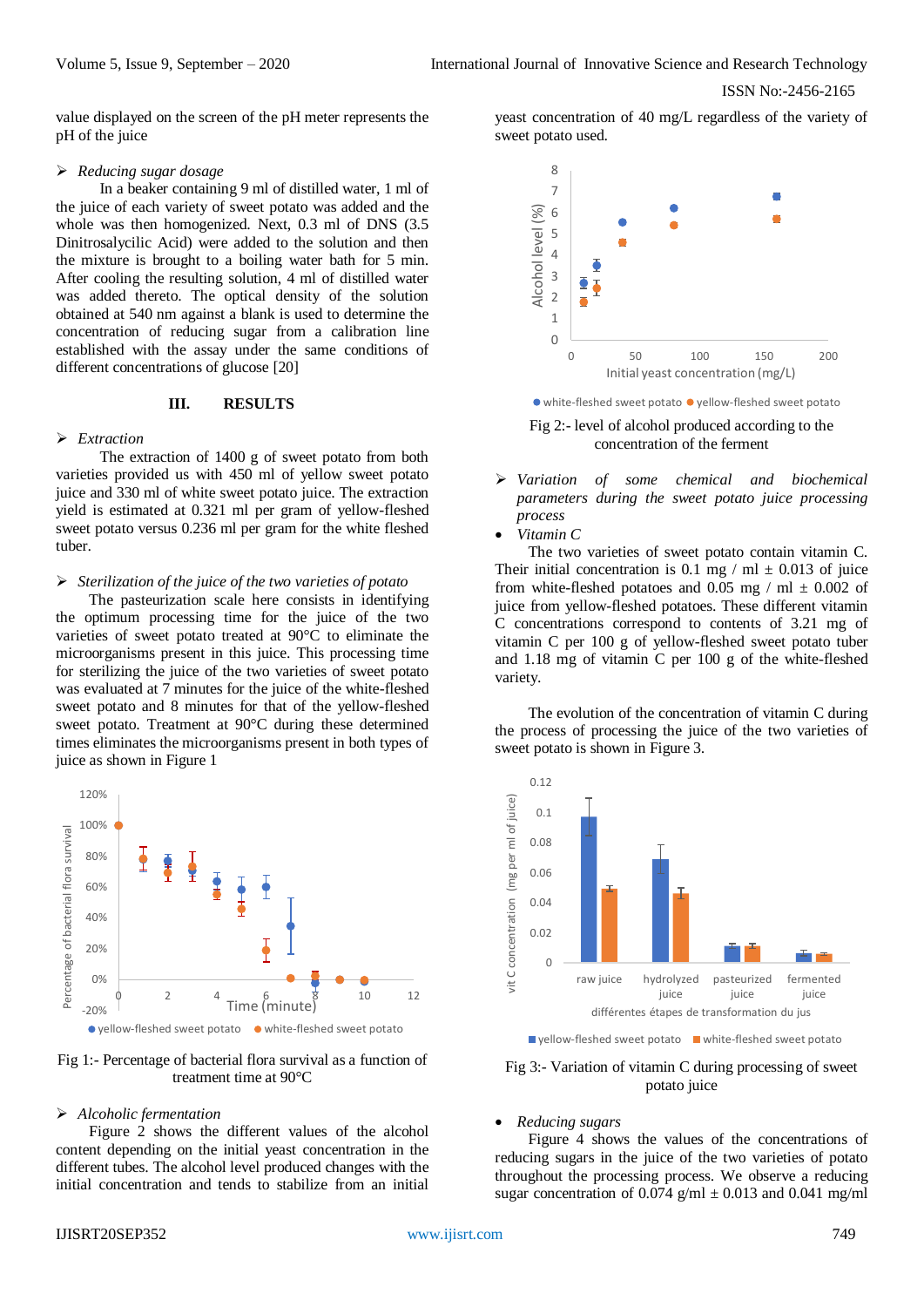ISSN No:-2456-2165

 $\pm$  0.011 respectively for the juices of the yellow-fleshed and white-fleshed sweet potatoes. After the enzymatic hydrolysis process, these values change to 0.857 g/ml  $\pm$ 0.042 and 0.375 mg/ml  $\pm$  0.052 in the same order. They reach a concentration of 0.0144 mg/ml  $\pm$  0.01 and 0.0119 mg/ml  $\pm$  0.01 after alcoholic fermentation, always in the same order.



Fig 4:- Evolution of the reducing sugar level during processing

## *Titratable acidity and pH*

Figure 5 shows the evolution of the titratable acidity of the juice of the two varieties of sweet potato throughout their processing. There is a growth in titratable acidity throughout the process, from juice extraction to fermentation. With pH, Figure 6 exhibit a decrease in pH throughout the process. It goes from 6.05 to 5.43 for the yellow-fleshed sweet potato and from 6.04 to 5.34 for the white-fleshed sweet potato.



 $\blacksquare$  vellow-fleshed sweet potato  $\blacksquare$  white-fleshed sweet potato

Fig 5:- Evolution of titratable acidity during processing



Fig 6:- Evolution of pH during transformation

## **IV. DISCUSSION**

Sweet potato flour is a product that enhances the value of this tuber by transforming it into various finished products (porridge, ready meals, bakery and pastry, etc.). The physical processes used to obtain it from the sweet potato tubers also allow us to have juice. The latter product also contains nutrients such as vitamins A, B and C, minerals, carbohydrates and proteins contained in the tuber of the sweet potato. This study aims to exploit and promote this juice through its transformation into a fermented drink.

After grinding and pressing the pulp of the tuber of the two varieties of sweet potato, there is a juice extraction yield of 32.1 ml per 100g of yellow-fleshed sweet potato and 23.6 ml of juice. per 100g of white-fleshed sweet potato. These results reveal to us significantly that the tuber of the yellowfleshed sweet potato variety would be juicier and contain less dry matter than that of the white-fleshed sweet potato. This variation in the dry matter rate in the different varieties of sweet potato has also been observed by some authors [9, 21, 22]

The process of transforming these juices into a fermented drink begins with enzymatic hydrolysis of the starch in the juice into glucose, then pasteurization followed by alcoholic fermentation.

Enzymatic hydrolysis involves the action of amylases in sprouted millet on the starch contained in the juice of two different varieties of sweet potato. Sterilization, on the other hand, was done with several pasteurization scales in order to identify the one that eliminates microorganisms while affecting the quality of the juice as little as possible. The juice of two varieties of sweet potato was treated at 90°C for times varying from 1 minute to 10 minutes. The results reveal a treatment of 90°C for a time of 7 minutes and 8 minutes for respectively the juice of the sweet potato with white flesh and with yellow flesh is necessary to reduce more than 99% of microorganism present.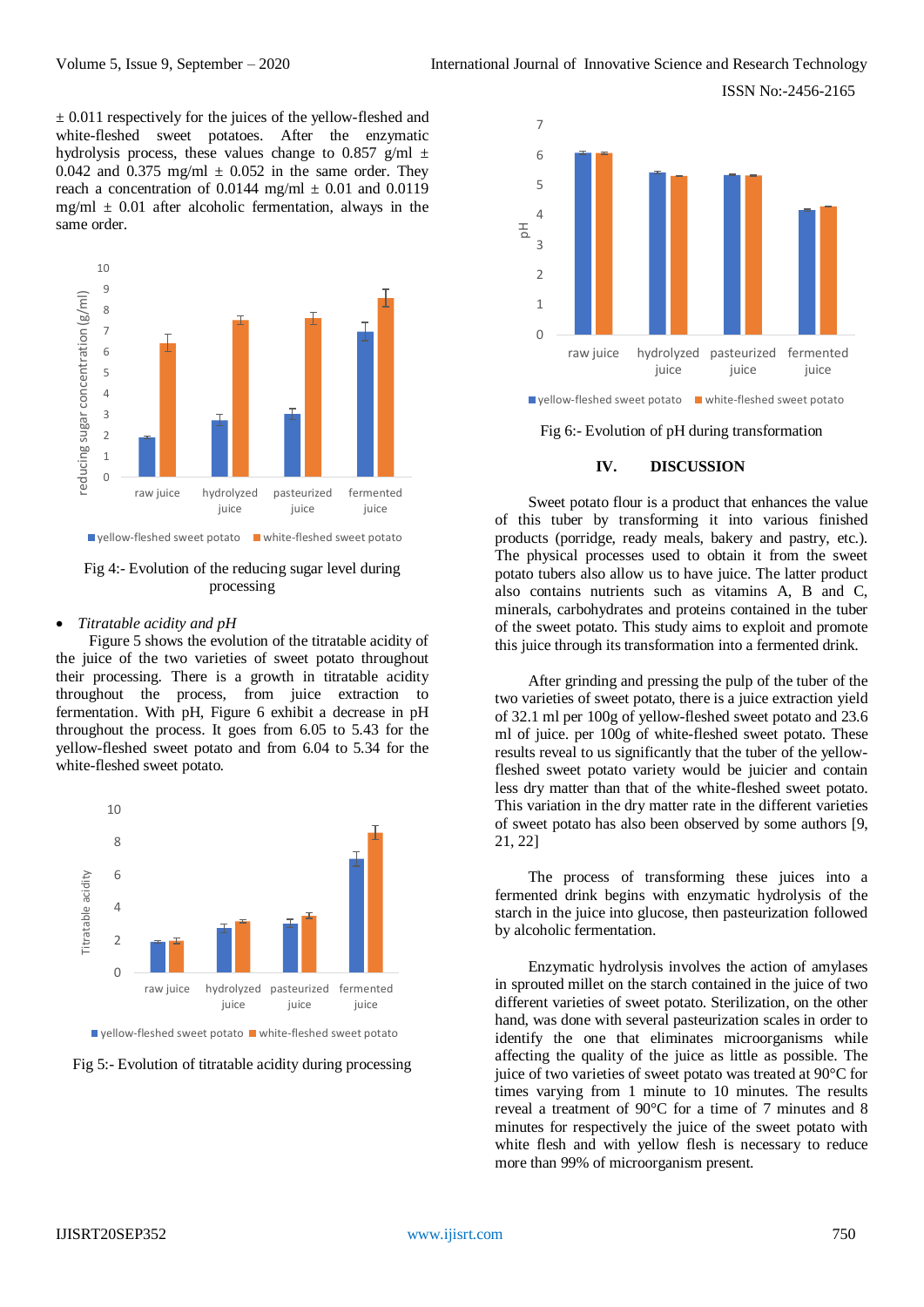The juice of the two varieties of sweet potato was fermented with Saccharomyces cerevisiae brewer's yeast at different concentrations for 6 hours of incubation at room temperature. The results obtained show us an increasing production of alcohol in the same order as the concentration of the juice in ferment. It is noted that for a concentration of 1.5 g/ml of ferment, an alcohol level of 4.5% is obtained after 6 hours of incubation with the juice obtained from the yellow-fleshed sweet potato and 5.59% with that of whitefleshed sweet potatoes. These results are similar to those obtained by Mounir [16] with 5 varieties of sweet potatoes.

The juice of these varieties of sweet potato has a sweet flavor with reducing sugar levels of 0.07 g / ml  $\pm$  0.013 and 0.04 mg / ml  $\pm$  0.01 for the respective juices of the yellowfleshed sweet potato and white-fleshed sweet potato. Knowing that these juices were obtained with 1400 g of tuber, these values bring us to a respective reducing sugar level of 2.25 g per 100 g of yellow-fleshed sweet potato and 0.94 per 100 g of fleshed sweet potato. white. These values are close to those obtained by Kourouma [20] on ten sweet potato cultivars. Furthermore, it is noted that these values are lower than those obtained by Hou [23]. According to the same author, roasting the tubers increases the reducing sugar level. Enzymatic hydrolysis with amylases from sprouted millet significantly increased the reducing sugar level in the juice of the two varieties of sweet potato by about ten times. This reducing sugar level is not significantly affected by heat treatment during pasteurization. This reducing sugar in the juice is used by the ferment for the production of ethanol which causes a decrease in the level of reducing sugar in the various juices after fermentation. The concentration of reducing sugar is also a factor influencing the production of ethanol during alcoholic fermentation [16, 24].

The initial vitamin C level is estimated at 0.1 mg/ml  $\pm$ 0.01 and 0.05 mg/ml  $\pm$  0.001 respectively for yellow-fleshed and white-fleshed sweet potatoes. These values bring us back to values of 3.21 mg of vitamin C per 100g of yellowfleshed sweet potato tuber and 1.18 mg of vitamin C per 100g of the white-fleshed variety. These results are consistent with those published by U.S. Department of Agriculture (USDA) [25] which indicate that the level of ascorbic acid in sweet potato varieties varies from 0.3 to 4.9 mg per 100g of tuber. The enzymatic hydrolysis reaction significantly affects this vitamin C content. During this hydrolysis, vitamin C could be exposed to possible oxidants generated by this process. Although the temperature has little effect on vitamin C [26], we notice that the heat treatment of the juice through its pasteurization significantly reduces its concentration in the various juices. It could still be the action of oxidants during hydrolysis.

The pH values obtained with the different varieties of sweet potato are  $6.09 \pm 0.05$  and  $6.08 \pm 0.03$  for the yellowfleshed and white-fleshed sweet potato juices respectively. These values are above that obtained by Ouédraogo [24] in the residues of a potato variety. These values can be influenced by the degree of fermentation of the sample in question, which could in part justify this difference. The variation in pH and titratable acidity throughout the process

could be a consequence of the fermentation reactions in the different juices. The evolution of pH is closely related to that of titratable acidity, the two being inversely proportional [27]. There is thus a significant decrease in the pH (growth of titratable acidity) of the juice extraction in the enzymatic hydrolysis process.

However, these values did not change significantly before and after pasteurization. The pasteurization having eliminated the microorganisms present in the juice, prevents its fermentation. This would explain these results. Fermentation of the juice with Saccharomyces cerevisiae after 6 hours allows the juices to have pH of  $4.17 \pm 0.03$  and  $4.30 \pm 0.01$  for the yellow-fleshed and white-fleshed sweet potatoes, respectively. These values are almost identical with that obtained by Ourega [28] who observed pH of 4.45 and 4.59 after fermentation of plantain juice.

# **V. CONCLUSION**

Alcoholic beverages are made from foods used around the world. The present work was based on the production of alcoholic beverage made from the different varieties of sweet potato grown in the Korhogo region. The juice extracted after crushing was put into fermentation. This study allowed the development of the production diagram and the determination of some physico-chemical parameters of the alcoholic drink. The physicochemical analyzes revealed that the alcoholic drink has a pH of 5.29, an acidity rate of 8.1 and an alcohol degree ranging from 2.80% to 4.33% depending on the concentration of the yeast. It also emerges from this work that the transformation process implemented considerably reduces the level of vitamin C.

## **REFERENCES**

- [1]. Djinet, A.I., S. Koussao, and B. Ngaryam, *Production et commercialisation de la patate douce [Ipomoea batatas (L.) Lam. dans les environs de Bongor.* Journal of Applied Biosciences, Vol. **137**(2019): p. 13985- 13996, 2019
- [2]. Tong, C., W. Ru, L. Wu, W. Wu, and J. Bao, *Fine structure and relationships with functional properties of pigmented sweet potato starches.* Food Chemistry, Vol. **311**: p. 126011, 2020
- [3]. Scott, G.J., M. Rosegrant, C. Ringler, and L. Maldonado, *Global Projections for Potato and Sweetpotato to the yeaur 2020.* Potato and sweetpotato, Vol.: p. 357-364, 2020
- [4]. Roullier, C. "Aux origines de la diversité de la patate douce (Ipomoea batatas) : une enquête phylogéographique en Amérique tropicale (aire d'origine) et en Océanie (aire d'introduction)",Biologie des populations Doctorat, Ecole doctorale Systèmes Intégrés en Biologie, Agronomie, Géosciences, Hydroscie, Université de Montpellier 2, 2012.
- [5]. Kodjo, G., A. Atsou, O. Komi, T. Koffi, A.-M. M-L, E.K. Djidjolé, K.A. Dzifa, M. Aziadekey, S. Akpavi, A. Essozima, and P. Rassimwaï, *Régénération in vitro par organogenèse directe de pousses à partir de boutures de trois cultivars de patate douce (Ipomoea*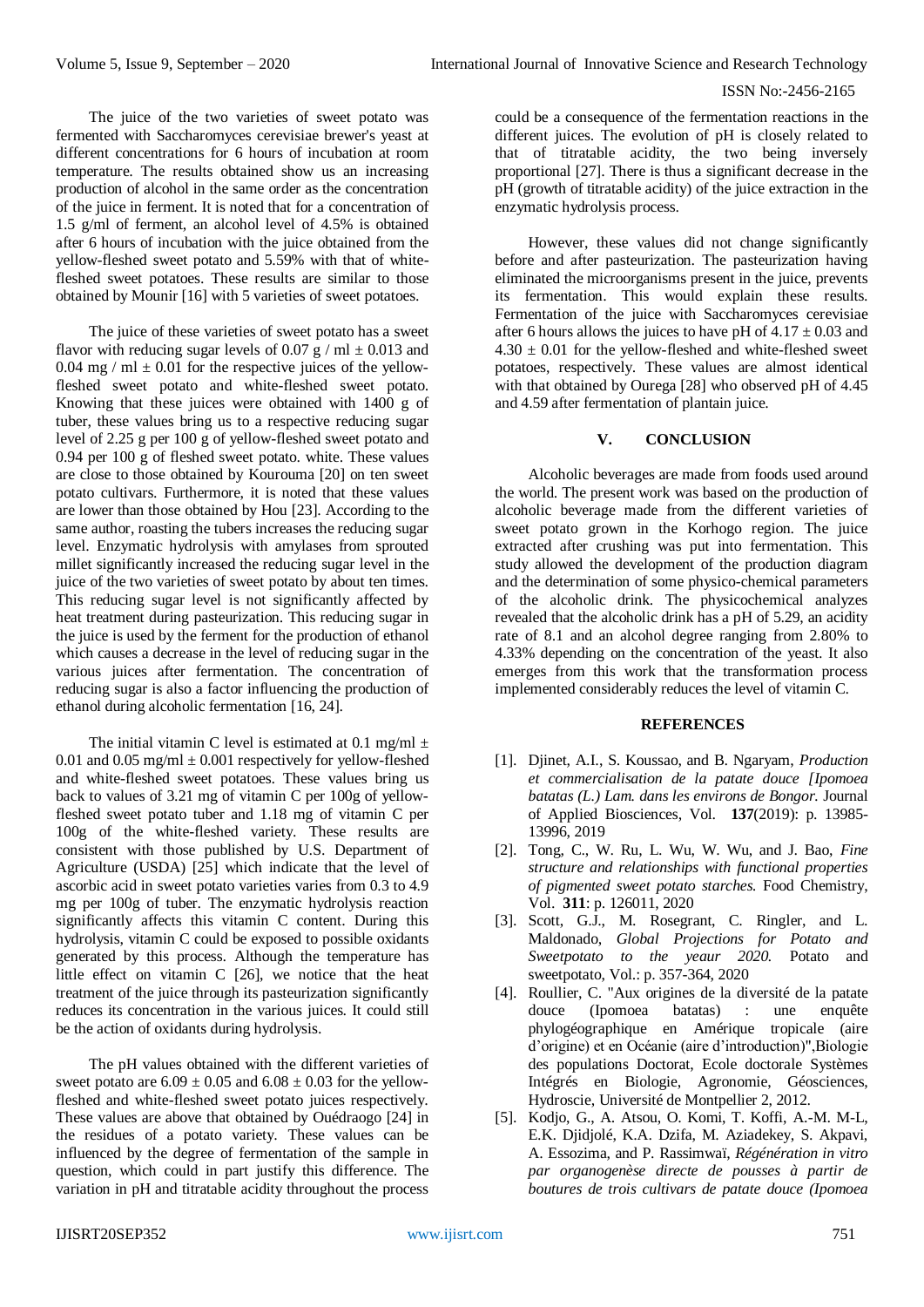*batatas) originaire du Togo.* European Scientific Journal, Vol. **10**(27): p. 276-291, 2014

- [6]. Doussoh, A.M., J.S. Dangou, S.S. Houedjissin, A.K. Assogba, and C. Ahanihanzo, *Analyse des connaissances endogènes et des déterminants de la production de la patate douce [Ipomoea batatas (L.)], une culture à haute valeur socioculturelle et économique au Bénin.* International Journal of Biological and Chemical Sciences Vol. **10**(6): p. 2596-2616, 2016
- [7]. Owori, C., B. Lemaga, R.O.M. Mwanga, A. Namutebi, and R. Kapinga, *Sweetpotato Recipe Book : Sweetpotato Processed Products from Eastern and Central Africa Kampala- Uganda*. ASARECA, PRAPACE, CIP and NARO. 2007
- [8]. Sanoussi, A.F., A. Dansi, H. Ahissou, A. Adebowale, L.O. Sanni, A. Orobiyi, M. Dansi, P. Azokpota, and A. Sanni, *Possibilities of sweet potato [Ipomoea batatas (L.) Lam] value chain upgrading as revealed by physico-chemical composition of ten elites landraces of Benin.* African Journal of Biotechnology, Vol. **15**(13): p. 481- 489, 2016
- [9]. Dibi, K.E.B., B.S. Essis, B. N'zué, A.M. Kouakou, G.P. Zohouri, A.B. Assouan, and T.J.O.A. Van Mourik, *Participatory selection of orange-fleshed sweetpotato varieties in north and north-east Côte d'Ivoire.* Vol. **2**(1): p. 83-90, 2017
- [10]. Badila, C., M. Diatewa, G.G. Ellaly, and D. Nguyen, *Mise au point d'un procédé de fabrication des farines de banane plantain et de tubercules de patate douce. I : évaluation des caractéristiques chimiques des farines.* Annale des sciences et techniques, Vol. **10**(4), 2009
- [11]. Koala, M., A. Hema, R.S. Eloi Palé, F. Dupire, C. Françoise, A. Sérémé, M. Nacro, Y. Chapleur, and D. Laurain-Mattar, *Farine de la Patate Douce à Chair Orange : caractérisation des caroténoïdes et conservation* Journal de la Société Ouest-Africaine de Chimie, Vol. **38**: p. 42-49, 2014
- [12]. Kana, J.R., D. Matkréo, K. Kreman, M. Diarra, K.H. Mube, T.R. Ngouana, and A. Teguia, *Effet du taux d'incorporation de la farine de patate douce crue dans l'aliment sur les performances de croissance du poulet de chair* Journal of Applied Biosciences, Vol. **91**(2015): p. 8539-8546, 2015
- [13]. Ndangui, C.B. "Production and characterisation of sweet potato (Ipomoea batatas Lam) flours: optimisation of the technology of breadmaking", Université de Lorraine, 2015.
- [14]. Njoya, A.M., C.W. Nain, S.D. Mendi, and H. Imele, *Evaluation sensorielle du couscous de farine de manioc (Manihot esculenta, Crantz) substituée par celle de patate douce (Ipomoea patatas, Lam).* Tropicultura, Vol. **34**(2): p. 180-185, 2016
- [15]. Sidibé, S., A. Coulibaly, D. Koné, and M. Doumbia, *Amélioration de la viscosité et de la densité énergétique des bouillies infantiles préparées à partir de farines composées a base de riz, de niébé, de soja et d'arachide.* Agronomie Africaine Sp. , Vol. **29**(1): p. 53-61, 2017
- [16]. Mounir, M., M. Belgrire, S. Lahnaoui, A. Hamouda, P. Thonart, F. Delvigne, and M.I. Alaoui, *Maîtrise de la fermentation alcoolique sous stress éthanolique, thermique et osmotique de la souche Saccharomyces cerevisiae YSDN1 en vue de la préparation du vinaigre de fruits.* Rev. Mar. Sci. Agron. Vét. , Vol. **4**(2): p. 86- 95, 2016
- [17]. Moroh, J.-L.A., C. Bahi, K. Dje, Y.G. Loukou, and F. Guédé-Guina, *Etude de l'activité antibactérienne de l'extrait acétatique (EAC) de Morinda morindoides (Baker) milne-redheat (rubiaceae) sur la croissance in-vitro des souches d'Escherichia coli.* Bulletin de la société royale des sciences de Liège, Vol. **77**: p. 44 - 61, 2008
- [18]. Dima, F., C. Vizireanu, and D. Istrati, *Préserver la qualité des petit pois vert surgélés pendant l'entreposage.* St. Cerc. St. CICBIA Vol. **13**(2): p. 211  $-222, 2012$
- [19]. Ahodegnon, D.K., M. Gnansounou, R.G.S. Bogninou, E.R. Kanfon, B. Chabi, P.C. Agbangnan Dossa, E.A. Anago, E. Ahoussi, V. Wotto, and D.C.K. Sohounhloue, *Biochemical profile and antioxidant activity of Parkia biglobosa and Tamarindus indica fruits acclimated in Benin.* Vol. **6**(11): p. 702-711, 2018
- [20]. Kourouma, V., T.-H. Mu, M. Zhang, and H.-N. Sun, *Comparative study on chemical composition, polyphenols, flavonoids, carotenoids and antioxidant activities of various cultivars of sweet potato.* International Journal of Food Science & Technology, Vol. **55**(1): p. 369-378, 2020
- [21]. Feruzi, M., P. Phemba, M. Ngongo, V. Hagenimana, and N.B. Lutaladio, *Évaluation Post Récolte de Six Génotypes de Patate Douce Sélectionnés à l'Est du Congo.* African Crop Science Journal, Vol. **9**(1): p. 33-39, 2001
- [22]. Djinet, A.I., R. Nana, M.M. Nguinambaye, B. Badiel, B. Konaté, L. Nanema, and Z. Tamini, *Etude du comportement de dix (10) variétés de patate douce cultivées à Bongor en saison sèche* International Journal of Innovation and Applied Studies, Vol. **17**(4): p. 1384-1390 2016
- [23]. Hou, F., T. Mu, M. Ma, and C. Blecker, *Optimization of processing technology using response surface methodology and physicochemical properties of roasted sweet potato.* Food Chemistry, Vol. **278**: p. 136-143, 2019
- [24]. Ouédraogo, N., A. Savadogo, M.K. Somda, C. Zongo, and A.S. Traore, *Essai de production de protéines d'organismes unicellulaires par des souches de levures à partir de résidus de tubercules de patate douce et d'igname.* BASE, Vol. **16**(4): p. 463-467, 2012
- [25]. U.S. Department of Agriculture (USDA). *Sweet potato, raw, unprepared (Includes foods for USDA's Food Distribution Program)*. 2019 [cited 2020 06/05/2020]; Available from: [https://fdc.nal.usda.gov/fdc-app.html#/food](https://fdc.nal.usda.gov/fdc-app.html#/food-details/168482/nutrients)[details/168482/nutrients.](https://fdc.nal.usda.gov/fdc-app.html#/food-details/168482/nutrients)